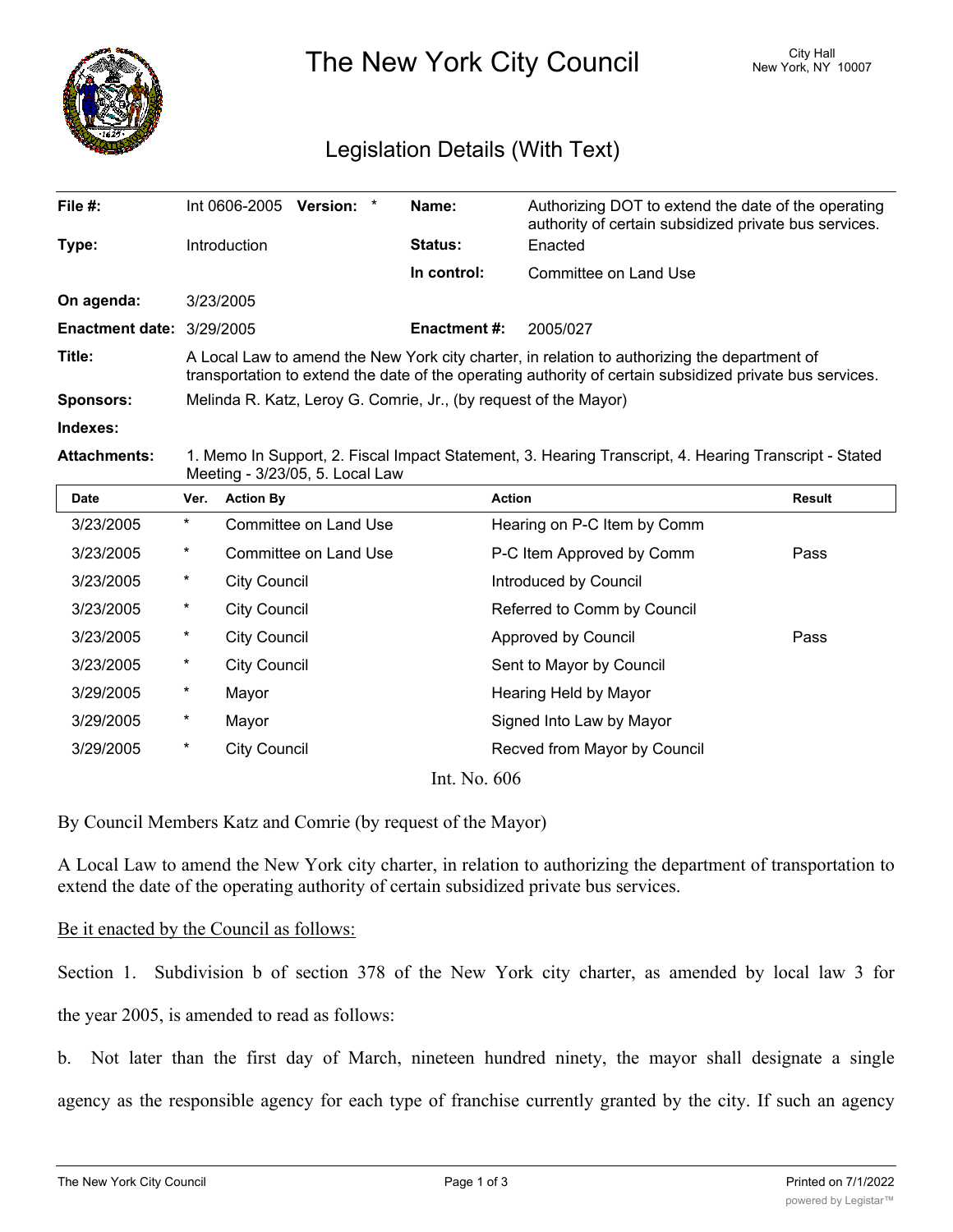## **File #:** Int 0606-2005, **Version:** \*

intends to continue granting any such type of franchise, the agency shall submit to the council a proposed authorizing resolution for such type of franchise at least two years, or such shorter period as may be approved by the franchise and concession review committee, prior to the earliest expiration date of any existing franchise of that type; provided, however, that such an agency, with the approval of the franchise and concession review committee, may extend to the thirty-first day of December, nineteen hundred ninety-two the expiration date of any franchise which is scheduled to expire prior to that date, if such an extension is necessary in order to provide the agency with adequate time during which to prepare a proposed authorizing resolution for the type of franchise involved; and provided further, that the department of transportation, with the approval of the franchise and concession review committee, may extend the expiration date of the operating authority of any private bus company that receives a subsidy from the city that operates the bus routes BXM1, BXM2, BXM3, BXM4A, BXM4B, BXM11, and BXM18 to a date not later than the fifteenth day of January, two thousand and five, and for any private bus company that receives a subsidy from the city that operates the bus routes QM1, QM1A, QM2, QM2A, QM3, QM4, Q25, Q34, Q65, Q65A, Q66, Q67, Q101, Q101R, Q102, Q103, Q104, and QBX1 to a date not later than the twenty-sixth day of February, two thousand and five, and for any private bus company that receives a subsidy from the city that operates the bus routes BXM6, BXM7, BXM7A, BXM7B, BXM9, and BXM10 to a date not later than the [twenty-sixth day of March] fifteenth day of September, two thousand and five, and for any private bus company that receives a subsidy from the city that operates the bus routes Q18, Q19, Q19A, Q19B, Q23, Q29, Q33, Q38, Q39, Q45, Q47, Q53, Q72, QM10, QM11, QM12, QM22, QM24, and QM24W to a date not later than the thirtieth day of April, two thousand and five, and for any private bus company that receives a subsidy from the city that operates the bus routes Q110, Q111, Q112, Q113, and QM21 to a date not later than the thirtieth day of April, two thousand and five, and for any private bus company that receives a subsidy from the city that operates the bus routes Q6, Q7, Q8, Q9, Q9A, Q10, Q10A, Q11, Q21, Q22, Q22A, Q35, Q37, Q40, Q41, Q60, QM15, QM16, QM17, QM18, and QM23 to a date not later than the thirtieth day of April, two thousand and five, and for any private bus company that receives a